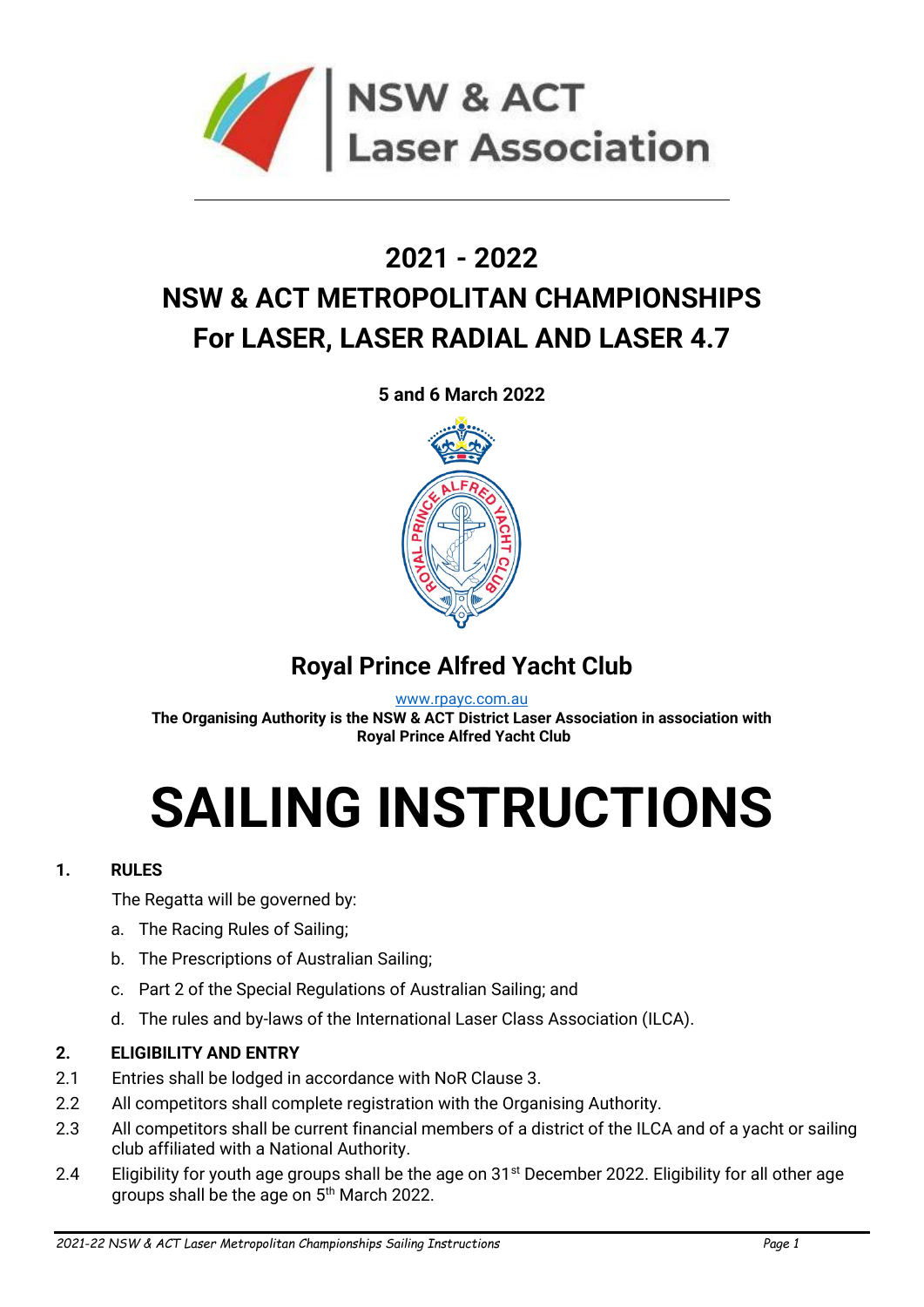#### **3. NOTICES TO COMPETITORS**

Notices to Competitors will be posted on the official Regatta Notice Board located on the northern edge of the Centreboard Lawn at Royal Prince Alfred Sailing Club (RPAYC).

#### **4. CHANGES IN SAILING INSTRUCTIONS**

Any change to the Sailing Instructions will be posted at least two hours before the first race on the day it will take effect, except that any change in the schedule of races will be posted by 1900 on the day before it will take effect.

#### **5. SIGNALS MADE ASHORE**

- 5.1 Signals made ashore will be displayed at the RPAYC flag mast located in front of the main building of RPAYC. Or the Flag Mast located on the Centreboard Lawn.
- 5.2 When flag AP is displayed ashore, "one minute" is replaced with "not less than 30 minutes" in race signal AP.

#### **6. RACING SCHEDULE**

6.1 The racing schedule follows:

| <b>Event</b>    | Day      | Date     | <b>Time</b>                                                                                             |
|-----------------|----------|----------|---------------------------------------------------------------------------------------------------------|
| <b>Briefing</b> | Saturday | 5 Mar 22 | 1130 hours                                                                                              |
| Racing          | Saturday | 5 Mar 22 | First Warning Signal at 1330 hours.<br>Subsequent starts shall be made ASAP after<br>the preceding race |
| Racing          | Sunday   | 6 Mar 22 | First Warning Signal at 1100 hours.<br>Subsequent starts shall be made ASAP after<br>the preceding race |

- 6.2 A maximum of six races are to be conducted for the Championship.
- 6.3 No Warning Signal shall be made after 1530 hours Sunday 6 March 2022.

#### **7. FLEETS**

- 7.1. The Laser Standard division shall sail as one fleet.
- 7.2. The Laser Radial division shall sail as one fleet.
- 7.3. The Laser 4.7 division shall sail as one fleet.
- 7.4. The Race Committee may decide to change the fleet structures based on numbers. Any decision of the Race Committee regarding changes to divisions shall be communicated as a Notice to Competitors.

#### **8. FLEET FLAGS**

- 8.1. The Laser Standard fleet flag will be a white flag with a red Laser emblem.
- 8.2. The Laser Radial fleet flag will be a green flag with a red Laser emblem.
- 8.3. The Laser 4.7 fleet flag will be a yellow flag with a 4.7 emblem.

#### **9. RACING AREA**

The racing area will be the waters of Pittwater to a northern limit of Lion Island.

#### **10. COURSES**

See Attachment A.

#### **11. MARKS**

- 11.1. Marks 1, 2, 3 and 4 will be orange inflatable marks.
- 11.2. Mark 5 will be a yellow inflatable mark.
- 11.3. Mark 1A will be a green inflatable mark.
- 11.4. The Start Mark will be a pink inflatable mark.
- 11.5. The Finish Mark will be a black and white chequered cylindrical mark.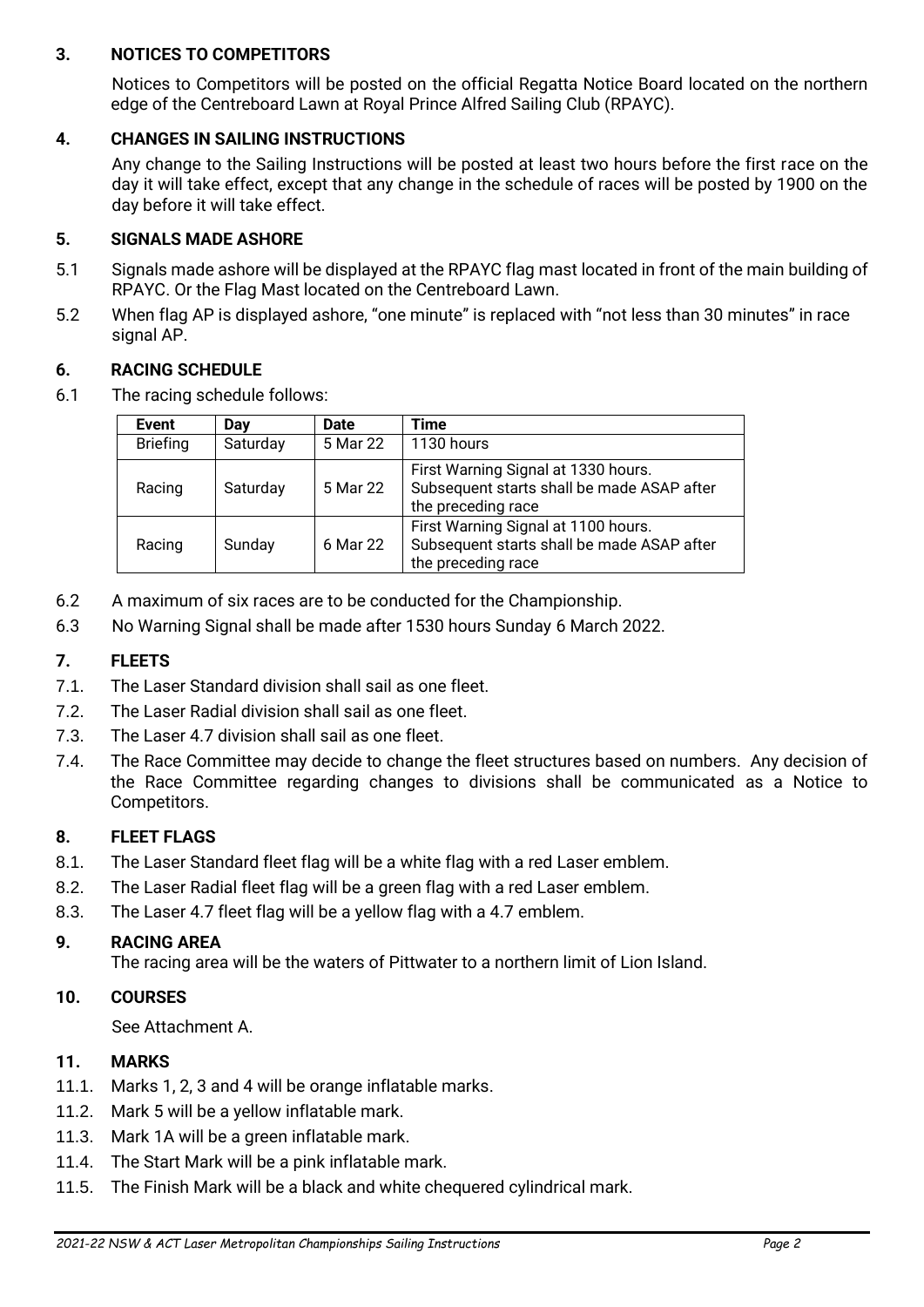#### **12. THE START**

- 12.1. The order of starts for Race 1 will be the Laser 4.7 division (if sailing as a separate division as per Instruction 7.3), followed by the Laser Radial division, and followed by the Laser Standard division. This may be amended for subsequent races by the Race Officer.
- 12.2. Succeeding fleets may be started any time after the preceding fleet.
- 12.3. The starting line will be between the flag mast displaying an orange flag on the race committee boat at the starboard end and the port end Start Mark.
- 12.4. Boats who's Warning Signal has not been made shall avoid the starting area and all boats who's Warning Signal has been made.
- 12.5. A boat starting later than four minutes after her starting signal will be scored "Did Not Start". This amends rule A4.1.
- 12.6. Use of engines by a race committee boat to hold position shall not be an improper action of the race committee. Any effects will not be grounds for granting redress. This alters Rule 60.1(b) and 62.

#### **13. CHANGE THE NEXT LEG OF THE COURSE**

- 13.1. To change the next leg of the course the Race Committee shall lay a new mark (or move the Finish Line) and remove the original mark as soon as practicable. When, in a subsequent change a new mark is replaced, it will be replaced by an original mark.
- 13.2. Boats shall pass between the race committee boat signalling the change of the next leg and the nearby mark, leaving the mark to port<sup>1</sup> and the race committee boat to starboard<sup>2</sup>. This changes rule 28.1.

#### **14. FINISH**

The finishing line will be between a flag mast displaying an orange flag on the race committee boat at the port end and the starboard end Finish Mark.

#### **15. RETIREMENT**

- 15.1. A competitor who retires from a race, either before or after finishing, shall:
	- a. notify the Race Committee aboard the race committee boat; and
	- b. sign off before the end of Protest Time.

#### **16. TIME LIMIT**

- 16.1. The time limit for the first boat to complete the course and finish correctly in each fleet will be 90 minutes.
- 16.2. Boats failing to finish within 20 minutes after the first boat of the same fleet sails the course and finishes will be scored Did Not Finish without a hearing. This changes Rules 35, A4 and A5.
- 16.3. If no boat has rounded the first mark within 30 minutes from the start the race will be abandoned.

#### **17. ARBITRATION**

RRS Appendix T shall apply.

#### **18. PROTESTS AND REQUEST FOR REDRESS**

- 18.1. Protests shall be written on forms available from the race office. Protests shall be delivered there within the protest time limit.
- 18.2. The protest time limit is 60 minutes after the last boat has finished the last race of the day.
- 18.3. Notices will be posted within 15 minutes of the protest time limit to inform competitors of the hearings in which they are parties or named as witnesses. Hearings will be held in the protest room

<sup>&</sup>lt;sup>1</sup> To starboard if a starboard hand course has been signalled

<sup>&</sup>lt;sup>2</sup> To port if a starboard hand course has been signalled

*<sup>2021-22</sup> NSW & ACT Laser Metropolitan Championships Sailing Instructions Page 3*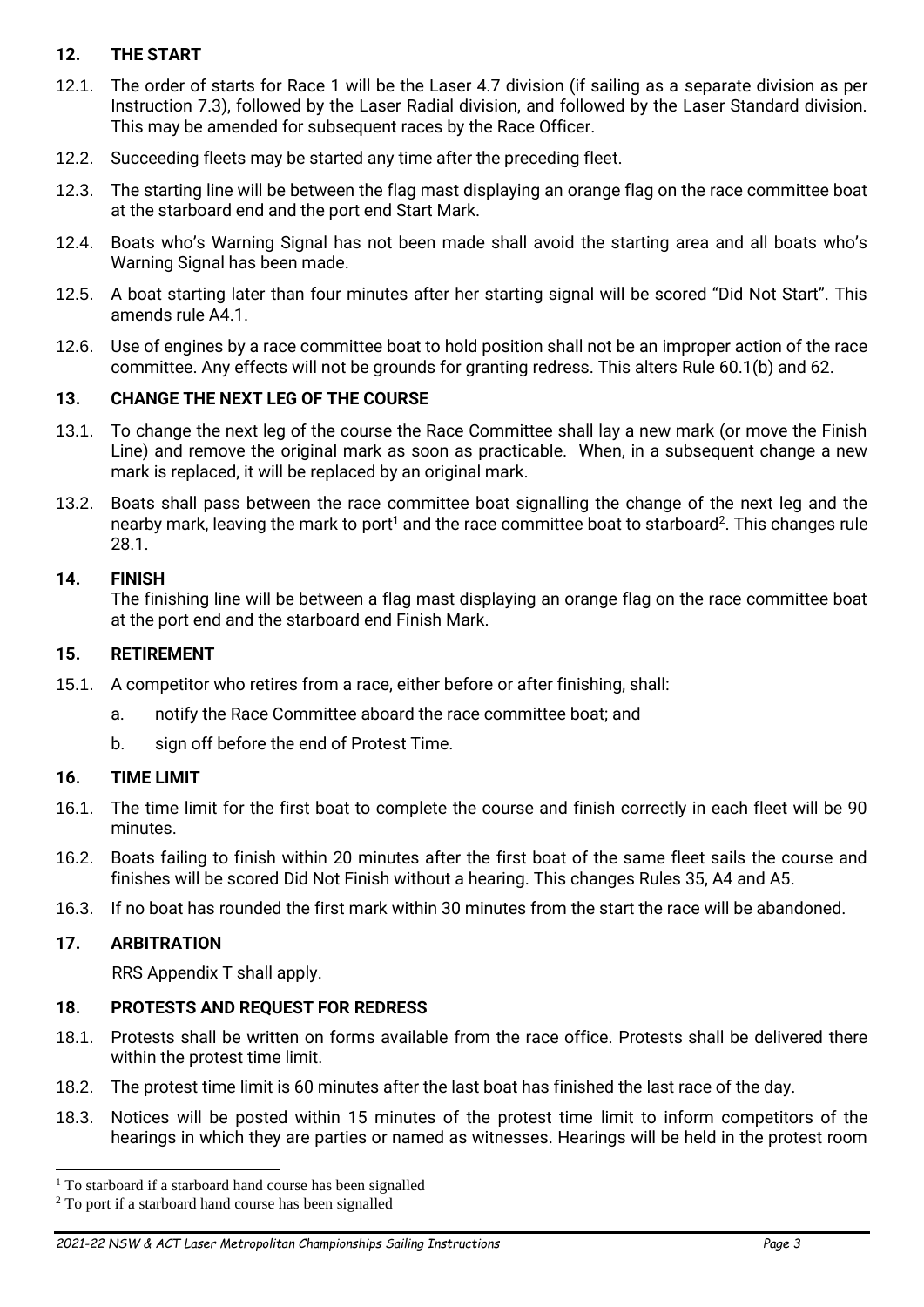located in the clubhouse. The Protest Committee will hear protests in approximately the order of receipt and as soon as possible.

- 18.4. Notices of protests by the Race Committee or Protest Committee will be posted to inform boats under Rule 61.1(b).
- 18.5. For the purpose of Rule 64.3(b) the 'authority responsible' is the measurer appointed by the Organising Authority.
- 18.6. Breaches of Instructions 12.4, 21, 23, 24 and 25 will not be grounds for a protest by a boat. This changes Rule 60.1(a). Penalties for these breaches may be less than disqualification if the protest committee so decides.
- 18.7. Rule 66 is amended by adding this sentence: On the last day of racing, a party to the hearing may ask for a reopening no later than 30 minutes after being informed of the decision.
- 18.8. On the last scheduled day of racing a request for redress based on a Protest Committee decision shall be delivered not later than 30 minutes after the decision was posted. This changes Rule 62.2.

#### **19. SCORING**

- 19.1. Six races are scheduled, of which three completed races are required to constitute a series.
- 19.2. When four or more races are completed, the worst will be discarded.
- 19.3. All age and gender divisions will be awarded based on the ranking of competitors in the overall results.

#### **20. SAFETY REGULATION, SIGNING ON AND SIGNING OFF**

- 20.1. Competitors shall sign on each day and sign off before the end of protest time.
- 20.2. Sign on and off will be online via URL [https://tinyurl.com/lasersignonoff.](https://tinyurl.com/lasersignonoff) This can be access by clicking the link or scanning the Quick Response (QR) Code below.
- 20.3. Competitors can use a PC provided for the purpose at the sailing office Royal Prince Alfred Yacht Club to access the sign on/off link.



**Figure 1 - QR Code Sign On / Off**

20.4. Boats failing to comply with Instruction 20.1 shall receive a five point penalty (but no boat is to be scored worse than DSQ) in the race held closest to the indiscretion without a hearing. This changes Appendix A4.2.

#### **21. REPLACEMENT OF EQUIPMENT**

Substitution of damaged or lost spars, boards, sail or hull will not be permitted unless approved by the Race Committee. Requests for substitution shall be made in writing to the committee at the first reasonable opportunity.

#### **22. EQUIPMENT AND MEASUREMENT CHECKS**

A boat or equipment may be inspected at any time for compliance with the ILCA Class Rules and Australian Sailing Special Regulations, Part 2 Off the Beach Boats.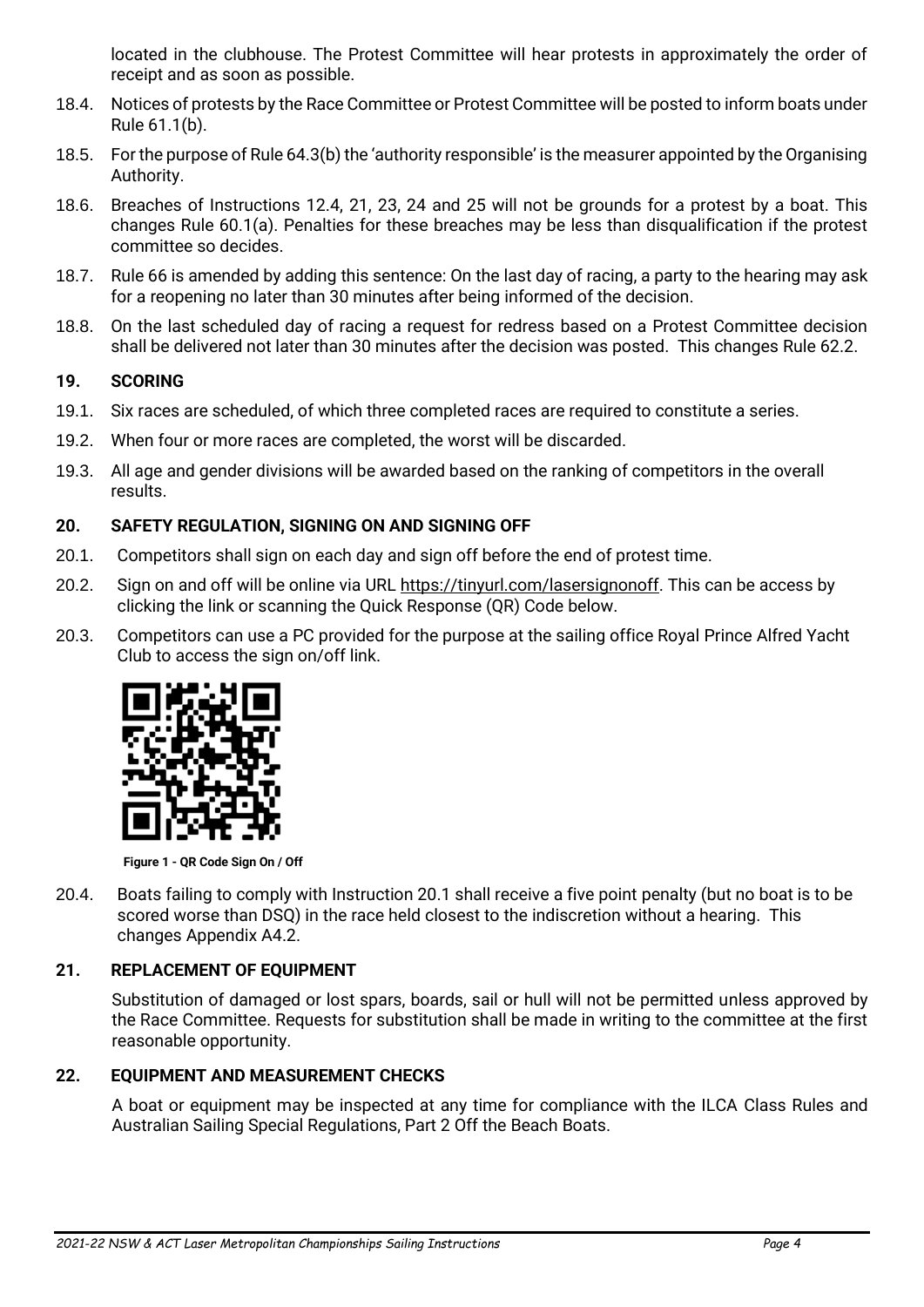#### **23. SUPPORT BOATS**

Team leaders, coaches and other support personnel shall stay 100 metres outside areas where boats are racing from the time of the preparatory signal until all boats have finished or retired or the Race Committee signals a postponement, general recall or abandonment, unless exception is granted by express authority from the Race Committee.

#### **24. RUBBISH DISPOSAL**

No rubbish is to be dumped into the water. All rubbish is to be handed to official boats or taken ashore.

#### **25. RADIO COMMUNICATION**

Except in an emergency, a boat shall neither make radio transmissions while racing nor receive radio communications not available to all boats. This restriction also applies to mobile telephones.

#### **26. PRIZES**

- 26.1. Prizes will be awarded to the winners of each Division.
- 26.2. Other prizes may also be awarded at the discretion of the Organising Authority.

#### **27. DISCLAIMER OF LIABILITY**

Competitors participate in the Regatta entirely at their own risk. See rule 4, Decision to Race. The Organising Authority will not accept any liability for material damage or personal injury or death sustained in conjunction with or prior to, during, or after the Regatta. Attention is drawn to Clause 16 of the Notice of Race.

#### **28. INSURANCE**

Each participating boat shall be insured with a valid third party liability insurance with a minimum cover of AUS \$10,000,000. Signing the entry and declaration form confirms currency of this insurance.

#### **29. RPAYC Information for Competitors**

29.1. Visitor Guide to RPAYC (inc Registration location, boat storage, car and trailer storage, Covid 19 sign in requirements can be viewed by scanning this QR Code or visiting <https://rpayc.com.au/sailing/regattas-championships/> and view the event in the calendar display.



Figure 2 - QR Code - Regatta & Championships at RPAYC

- 29.2. Support boats shall register with the RPAYC Waterfront Department on [waterfront@rpayc.com.au](mailto:waterfront@rpayc.com.au) prior to the event to be allocated an area to berth. A reminder that RPAYC does not have a boat launching facility the closest ramp is at Bayview Park.
- 29.3. All competitors and visitors to RPAYC will be required to sign into the grounds using the NSW Services QR Code displays located throughout the grounds.